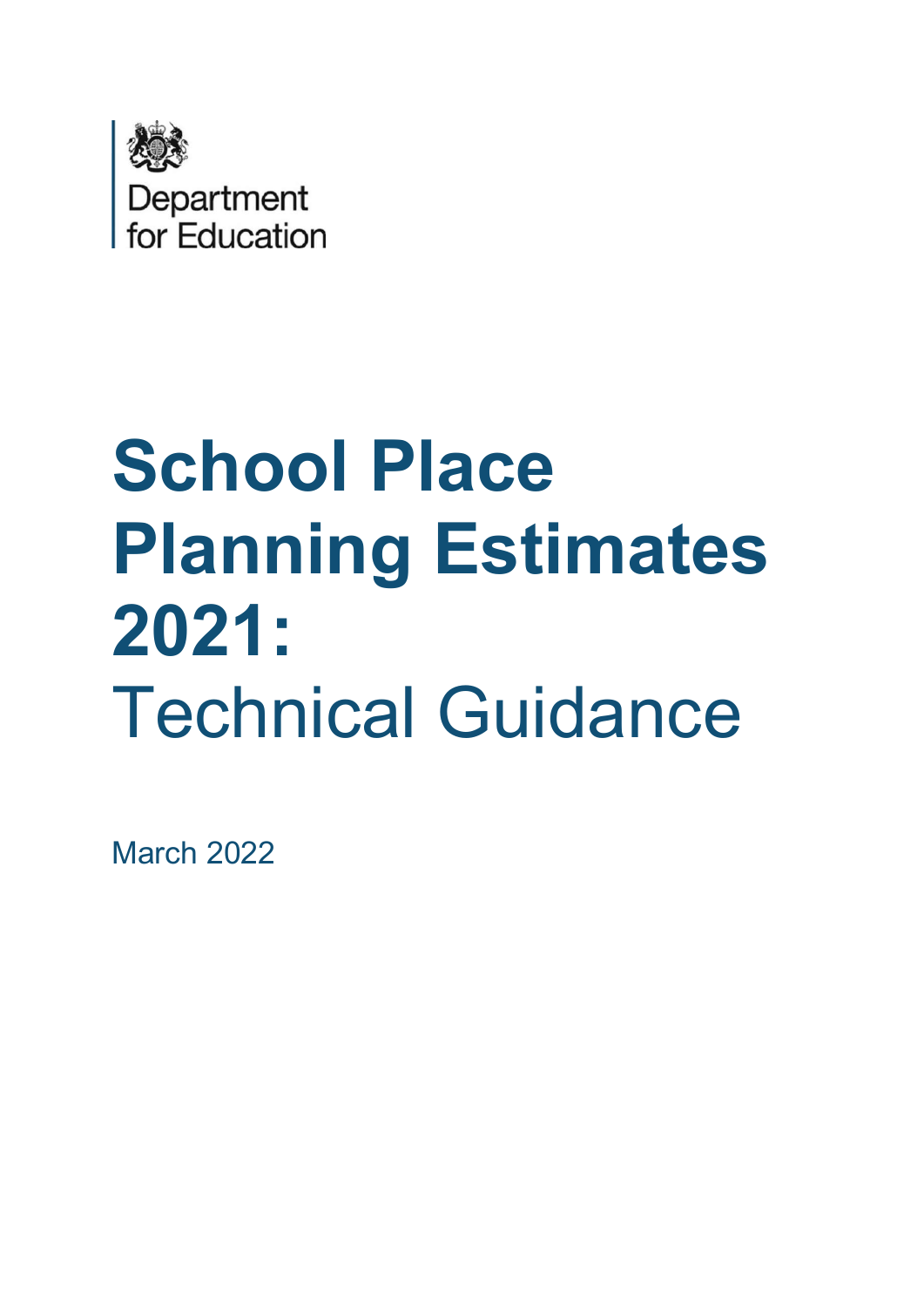# Contents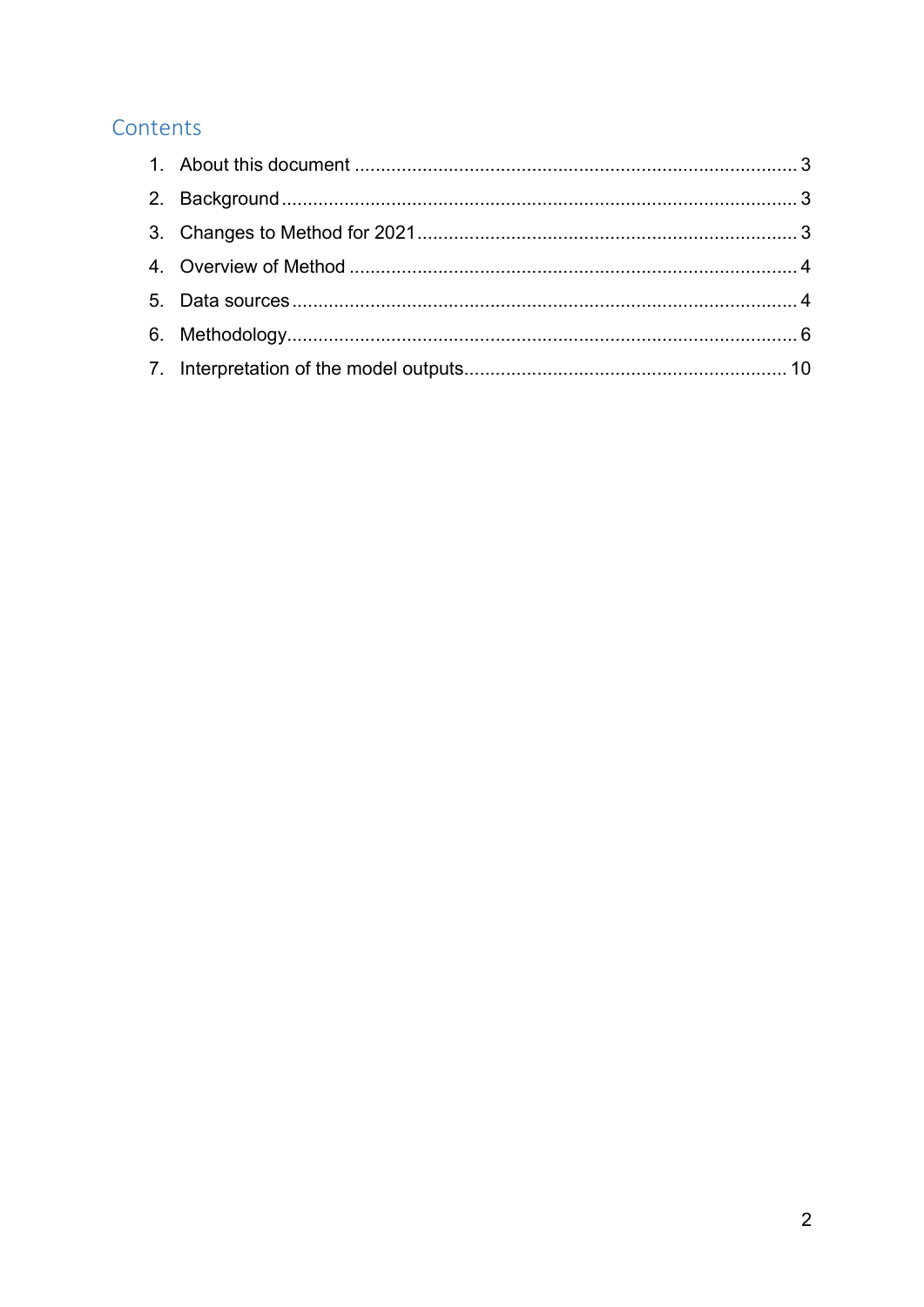# 1. About this document

This document sets out:

- a) the methodology used in estimating future school places needed;
- b) the data sources and how they are used;
- c) how to interpret the published outputs (including key limitations).

## 2. Background

Local authorities (LAs) have a statutory duty to ensure that they provide sufficient school places. Decisions on how to achieve this are taken at local level, based on forecast pupil numbers across the planning areas (PAs) in a local authority. These PAs are groups of schools, often (but not exclusively) in a similar geographic area, reflecting patterns of provision. The PAs for primary are different to the PAs for secondary.

Each year, local authorities in England submit data via the School Capacity (SCAP) Survey to the department setting out their pupil forecasts, the existing school capacity in all mainstream schools in their area, and information about planned projects to deliver new additional places.

The information from local authorities is combined with information on projects that are centrally funded by the department to arrive at estimates of future place provision. The department compares these with the local authority pupil forecasts to arrive at estimates of future place demand. The estimates are calculated on two different bases, the first giving an assessment of places needed only, and the second showing where there are spare places as well.

# 3. Changes to Method for 2021

# Split site schools operating in different planning areas

Local authorities were asked to provide the department with information regarding split site schools which span different planning areas. Because the SCAP survey only allows local authorities to submit one planning area per school, in previous models the capacity from split site schools operating in different planning areas, were incorrectly attributed to one planning area. Because this led to incorrect estimates, the 2021 model now splits the capacity from known split site schools, operating in different planning areas, into the most appropriate planning areas.

# LA presumption free schools

For the first time the model uses capacity based on the expected number of open year groups in each academic year, for LA presumption free schools open at the time of SCAP, rather than using final intended capacity reported in SCAP (this is to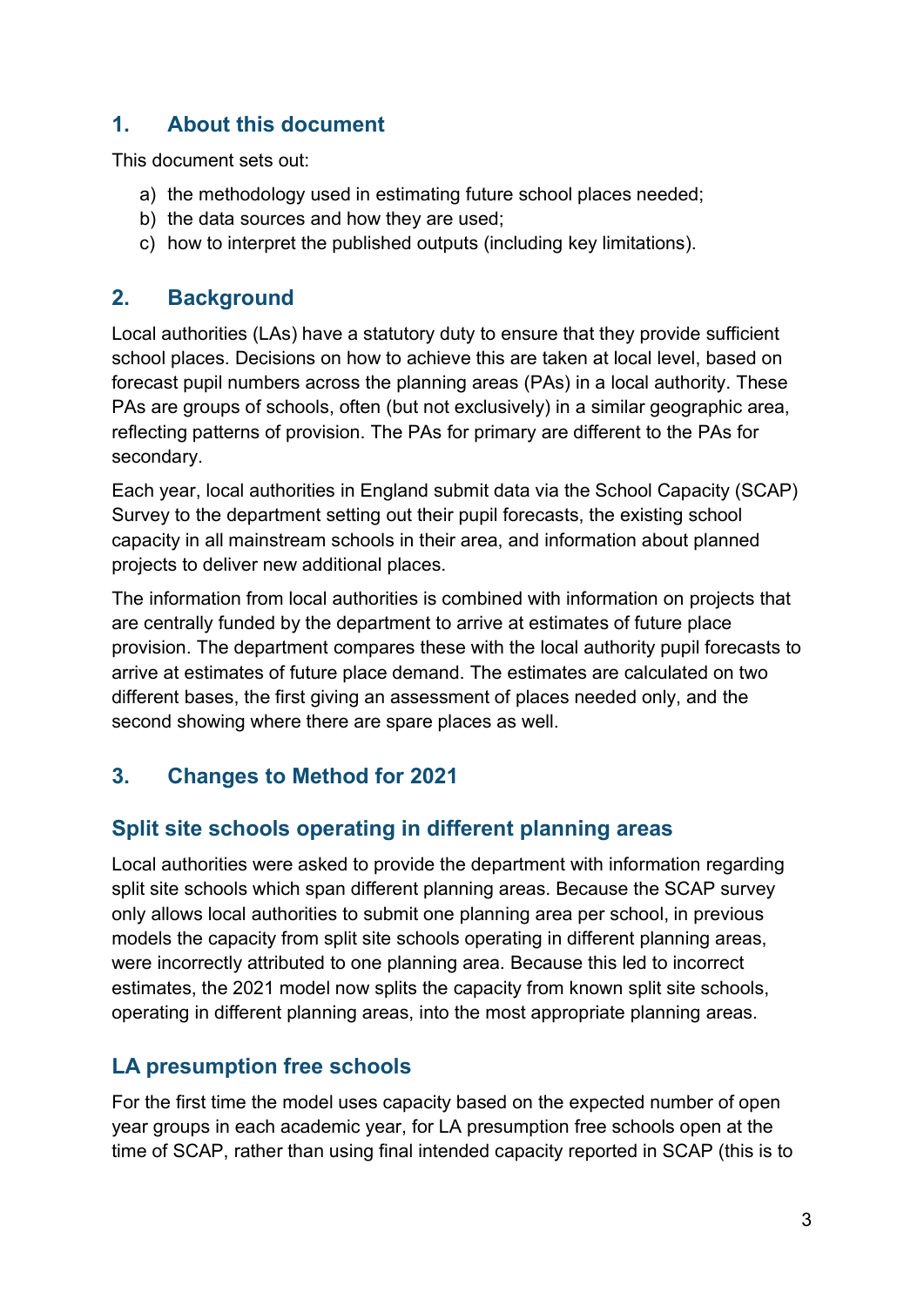match the methodology for open centrally funded free schools). See Section 5: Central Programme data for more information.

# 4. Overview of Method

A simple approach to determining places still needed would be to compare the projected demand for places with existing capacity. The level of aggregation at which the source data are provided is by National Curriculum Year Group (NCYG) by PA. So for each NCYG within each PA the simple places needed can be calculated as:

simple places needed = forecast demand  $-$  existing capacity

Where demand is greater than capacity a need for places results (shown as a positive figure); where capacity is greater than demand a spare capacity results (shown as a negative figure).

A more sophisticated approach takes into account confirmed future additions to capacity:

places needed = forecast demand – (existing capacity + additional capacity)

Additional capacity is that planned to be added by local authorities and that planned to be added through projects funded centrally by the department. Only places that are confirmed as having a high degree of certainty of going ahead are included. For more information on future additional capacity, see section 4.

There are two approaches to estimating future places needed:

a) where any spare places beyond the specific NCYG and PA are set aside

This allows for examination of school place pressure under the strict criteria of places being provided in a specific NCYG and specific PA.

b) where spare places in other NCYGs or PAs are allowed to offset demand.

This allows for examination of school place pressure bearing in mind the availability of places in other NCYGs or PAs.

A worked example showing the difference is given in section 5.

# 5. Data sources

There are two main data sources used: School Capacity (SCAP) data and Central Programmes data.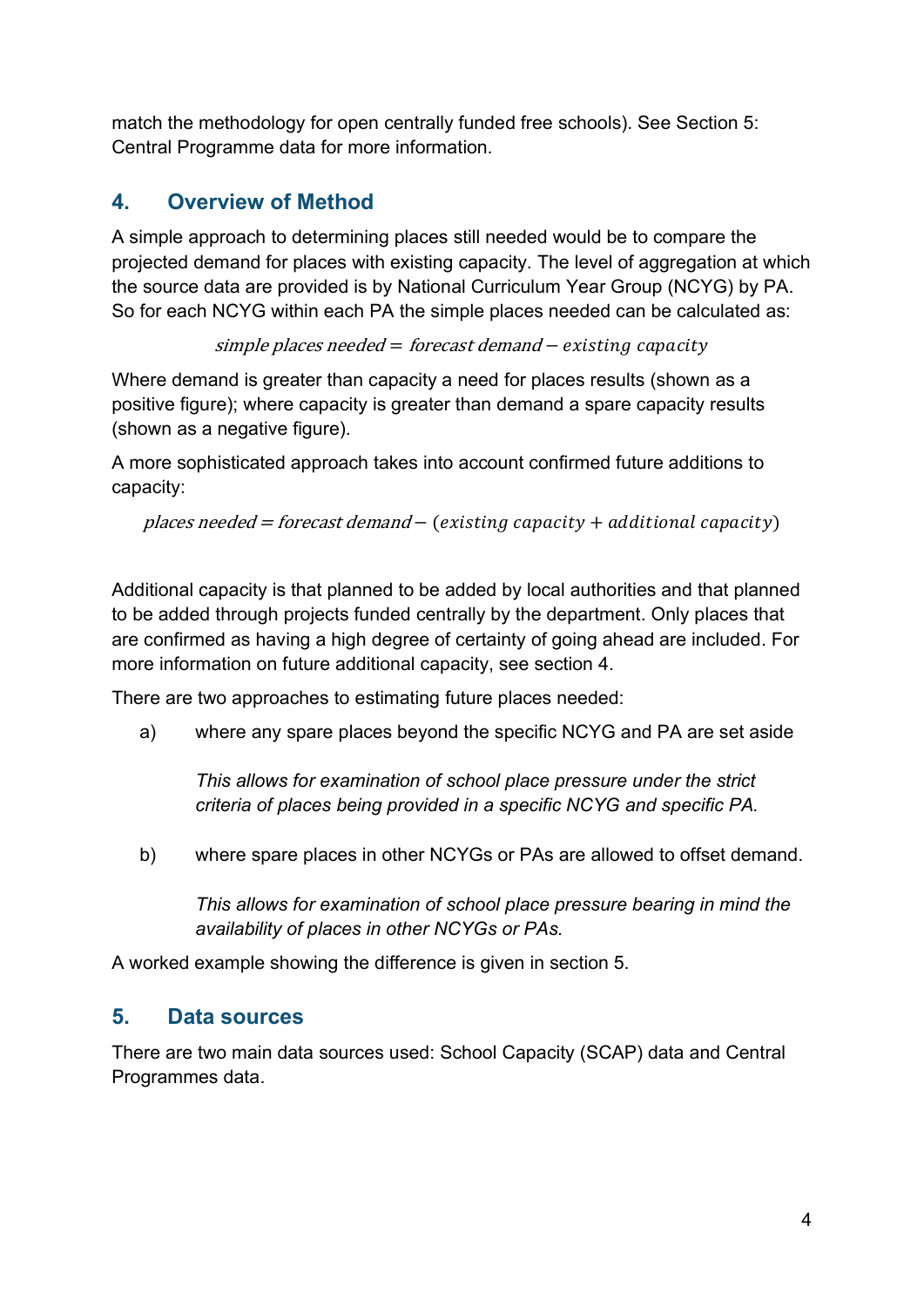## SCAP Data

The SCAP data include pupil forecasts, school capacities and future planned places. Guidance provided to local authorities for the completion of this data collection can be found here:

https://www.gov.uk/guidance/school-capacity-survey-guide-for-local-authorities

The data has undergone a significant programme of cleaning after receipt to determine that it has been completed according to the guidance.

The SCAP planned places data consists of local authority firm plans to change the number of mainstream places in PAs over the next three academic years. Removals are also collected, however removed places have not been included in the calculations of need as further testing of this data is required. Planned additional places includes both permanent additions and temporary bulge classes (used to accommodate large cohorts)<sup>1</sup>.

## Central Programme Data

The approach accounts for changes in capacity provided through:

a) Free Schools

This is based on the expected number of open year groups in each academic year for free schools that are:

- already open (opened from 2015) and included in the 2021 SCAP data (centrally funded and LA presumption free schools);
- those that opened in 2021 (centrally funded);
- those due to open by September 2022 with agreed terms in place (centrally funded).

More information on Free Schools can be found here:

https://www.gov.uk/government/publications/free-schools-open-schools-andsuccessful-applications

https://www.gov.uk/government/publications/establishing-a-new-school-freeschool-presumption

 $1$  Places are intended to move through the school with the cohort. For example, a project to accommodate a one-off additional form of entry which would provide 30 places in Year 7 in 2021/22 would then be reflected in the data as Year 8 places in 2022/23 and so on.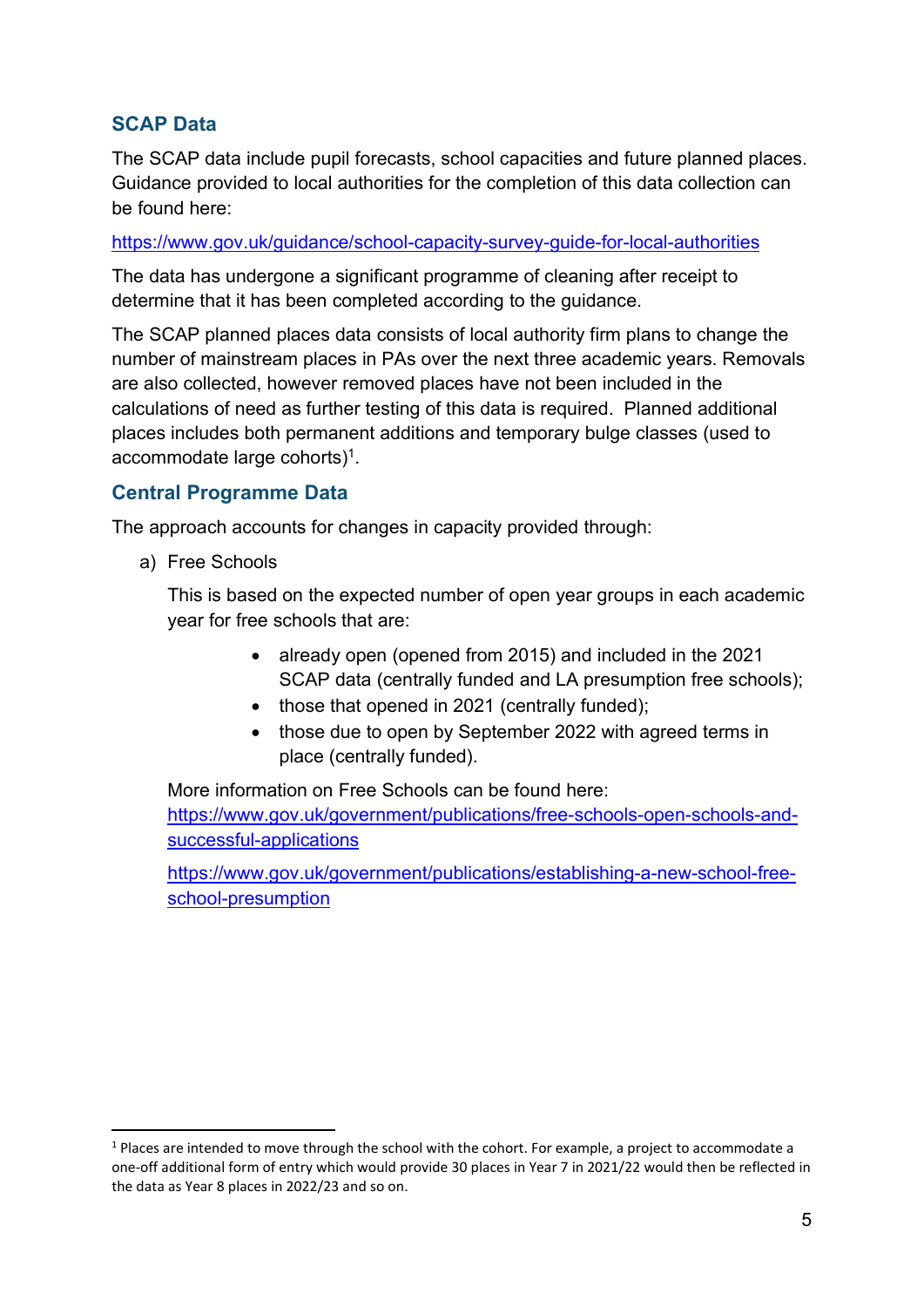b) Condition Improvement Fund (CIF)

This reflects changes in capacity after May 2021 that happen as part of CIF projects, attributing it to the academic year immediately after the project completes, and splitting it across NCYGs. More information on CIF projects can be found here: https://www.gov.uk/guidance/condition-improvement-fund

c) Priority Schools Building Programme 1

This reflects changes in capacity after May 2021 as a result of these projects (both increases and decreases), attributing it to the future academic year according to the completion schedule for the project. More information on PSBP 1 can be found here:

https://www.gov.uk/government/collections/priority-school-buildingprogramme-psbp

d) Selective School Expansion Fund (SSEF)

This reflects changes in capacity after May 2021 that happen as part of SSEF projects, attributing it to the academic year immediately after the project completes, and splitting it across NCYGs. More information on SSEF projects can be found here: https://www.gov.uk/government/publications/selectiveschools-expansion-fund

e) Voluntary aided school (VA)

This is based on the expected number of open year groups in each academic year for Voluntary aided school that are due to open in September 22 with agreed terms in place. More information on VA projects can be found here: https://www.gov.uk/government/publications/voluntary-aided-schools-capitalscheme

f) Academy (and Free School) closures

This reflects decreases in capacity as a result of an academy or Free School closing after 1 May 2021 which therefore no longer provides the capacity reported in the School Capacity data. Their capacity has therefore been excluded.

All the information acquired to make the above adjustments in respect of centrally funded programmes has undergone a data quality assessment, and is correct as at January 2021. The net effect of all these strands is reflected in a single figure in the underlying data, identified as "central programme places".

# 6. Methodology

# Apportioning the existing SCAP capacity

The existing primary and secondary capacity reported through SCAP is distributed between year groups according to the following calculations. It is important to understand that the SCAP collection asks for an overall capacity (based on a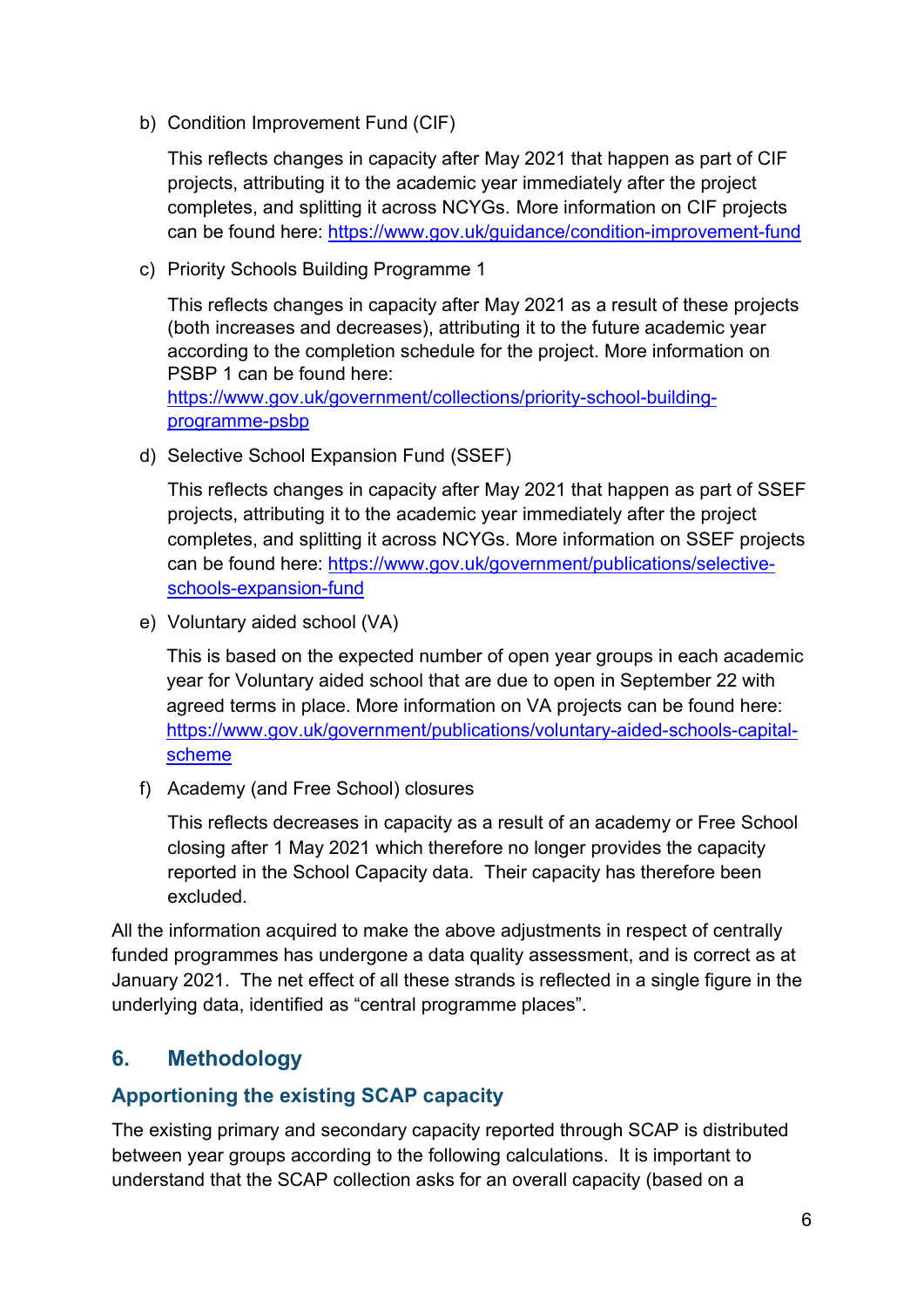physical assessment of the building for local authority maintained schools, or the overall capacity set out in Funding Agreements for academies) as well as individual NCYG capacities related to the Published Admission Numbers (PANs). The NCYG capacities do not necessarily add up to the overall capacity, for example, where a school has a sixth form or where a school chooses to admit pupils at a different level to that which the physical space suggests.

## Primary: Imputing the available capacity in PA 9998 for NCYG X

### Figure 1: Diagram showing the steps involved in calculating the primary capacity in a year group using PA 9998 as an example.



The same calculation is repeated for each NCYG, from reception through to Y6, and for each PA.

#### Secondary: Imputing the available capacity in PA 9999 for NCYG Y

A very similar process is applied, but adjusted to account for the overall school capacity including sixth form accommodation. Although separate capacities are now collected comprehensively for sixth form year groups (NCYG 12+), the data are not yet used in the modelling. Instead, for NCYG 12+ the numbers of pupils on roll (NOR) are used as a proxy for capacity.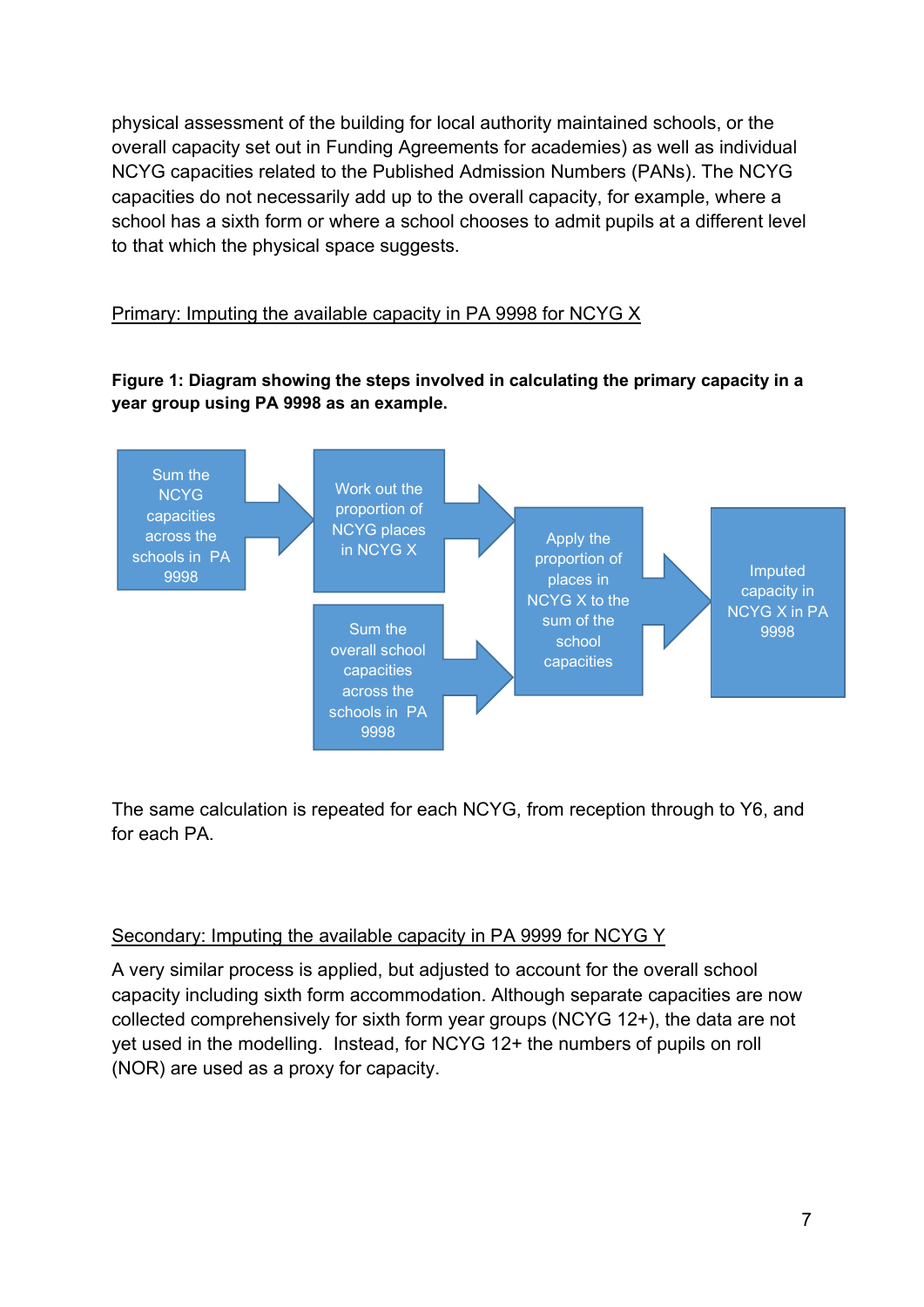Figure 2: Diagram showing the steps involved in calculating the secondary capacity in a year group using PA 9999 as an example.



The same calculation is repeated for each NCYG, from Y7 through to Y11, and for each PA.

## Adding in the additional future places

The data for additional future places created through local authority planned places is collected at PA level, by academic year of delivery, and by NCYG. No further adjustments are necessary.

The data for additional future places created by centrally funded programmes is either collected by academic year of delivery, and by NCYG, or can be imputed as such during collection and validation (see section 4). No further adjustments are necessary.

The additional future places are combined with the existing capacity at PA and NCYG level to give a combined profile of capacity for the forecast years.

## Comparing with forecasts

We now have both the capacity and forecasts in the same structure. The following tables use illustrative data to show how the calculation works. The same calculations would be repeated for all forecast academic years and all PAs.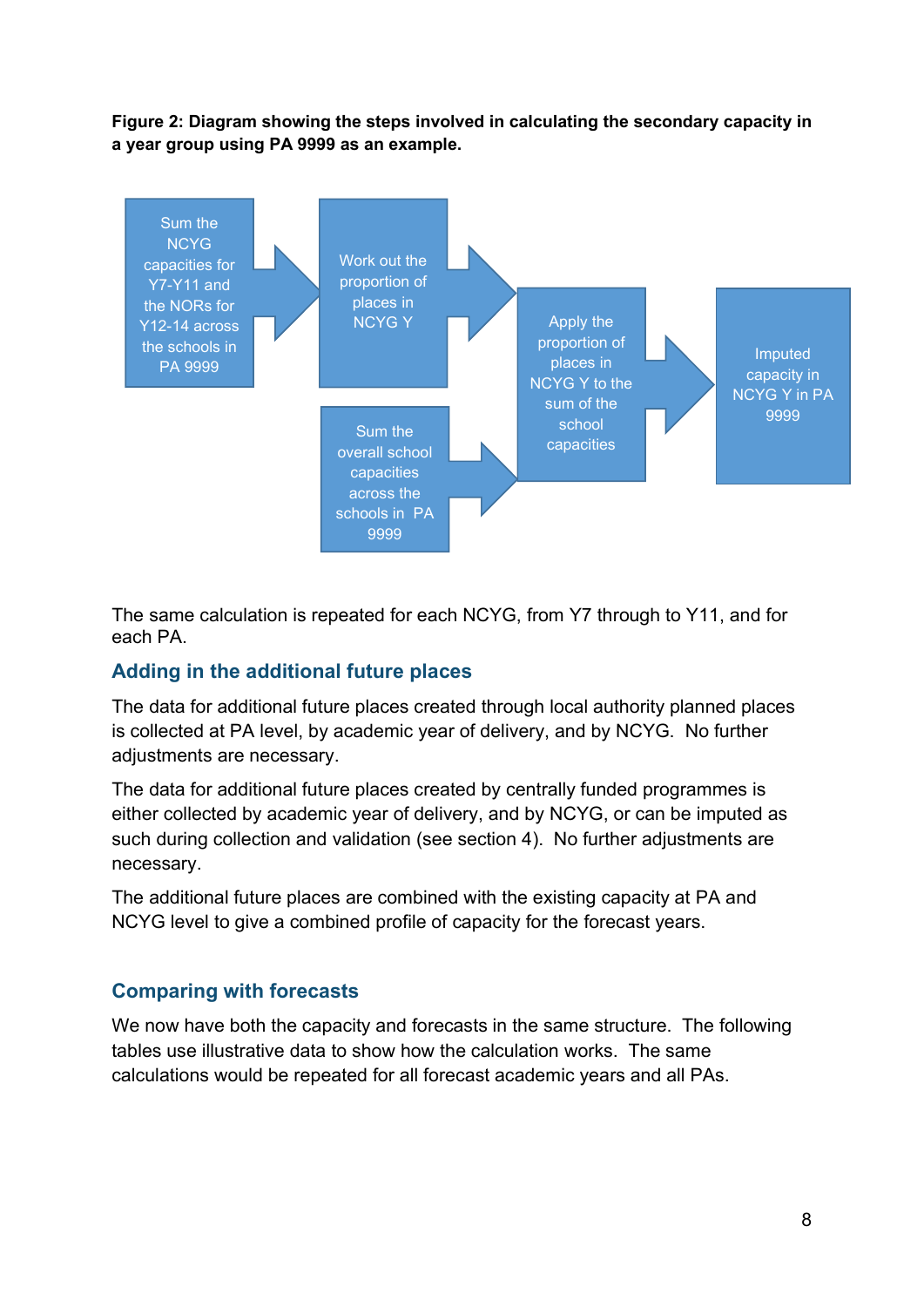| Capacity         |     |     | ႒   | າ   |     | 5   |     | $\tau$ otal |
|------------------|-----|-----|-----|-----|-----|-----|-----|-------------|
| PA 9997          | 400 | 400 | 400 | 300 | 300 | 300 | 300 | 2400        |
| PA 9998          | 170 | 150 | 120 | 200 | 200 | 200 | 200 | 1240        |
| LA primary total | 570 | 550 | 520 | 500 | 500 | 500 | 500 | 3640        |

| Forecasts 2021/22 |     |     |     | ິ   |     |     |     | otal |
|-------------------|-----|-----|-----|-----|-----|-----|-----|------|
| <b>PA 9997</b>    | 410 | 390 | 400 | 290 | 270 | 280 | 280 | 2320 |
| PA 9998           | 190 | 160 | 130 | 200 | 180 | 180 | 170 | 1210 |
| LA primary total  | 600 | 550 | 530 | 490 | 450 | 460 | 450 | 3530 |

A subtraction of capacity from forecasts results in the places needed (a positive figure is additional places needed; a negative figure represents spare places):

| Places needed 2021/22 | R  |    | ິ<br>$\overline{\phantom{a}}$ |       |       |       | <sup>-</sup> otal |
|-----------------------|----|----|-------------------------------|-------|-------|-------|-------------------|
| PA 9997               | 10 |    | $-10$                         | $-30$ | $-20$ | $-20$ | -80               |
| PA 9998               | 20 | 10 |                               | $-20$ | $-20$ | $-30$ | $-30$             |
| LA primary total      | 30 | 10 | $-10$                         | $-50$ | $-40$ | -50   |                   |

The published outputs display two versions of the model. In version (1) any spare places are zeroed before summation.

| Places needed 2021/22 | R  |    |    | ⌒<br>w |  | $\tau$ otal |
|-----------------------|----|----|----|--------|--|-------------|
| PA 9997               | 10 |    |    |        |  | 10.         |
| PA 9998               | 20 | 10 | 10 |        |  | 4U          |
| LA primary total      | 30 |    | 10 |        |  | ЬC          |

In version (2), the spare places are retained, and factored into the totals  $-$  so keeping the original results.

| Places needed 2021/22 |    |           |    |       |       | ∽     |       | <sup>-</sup> otal |
|-----------------------|----|-----------|----|-------|-------|-------|-------|-------------------|
| PA 9997               |    | $-10^{-}$ |    | $-10$ | $-30$ | $-20$ | $-20$ | -80               |
| PA 9998               |    |           | 10 |       | $-20$ | $-20$ | $-30$ | -30               |
| LA primary total      | 30 |           | 10 | $-10$ | $-50$ | $-40$ | -50   | 10                |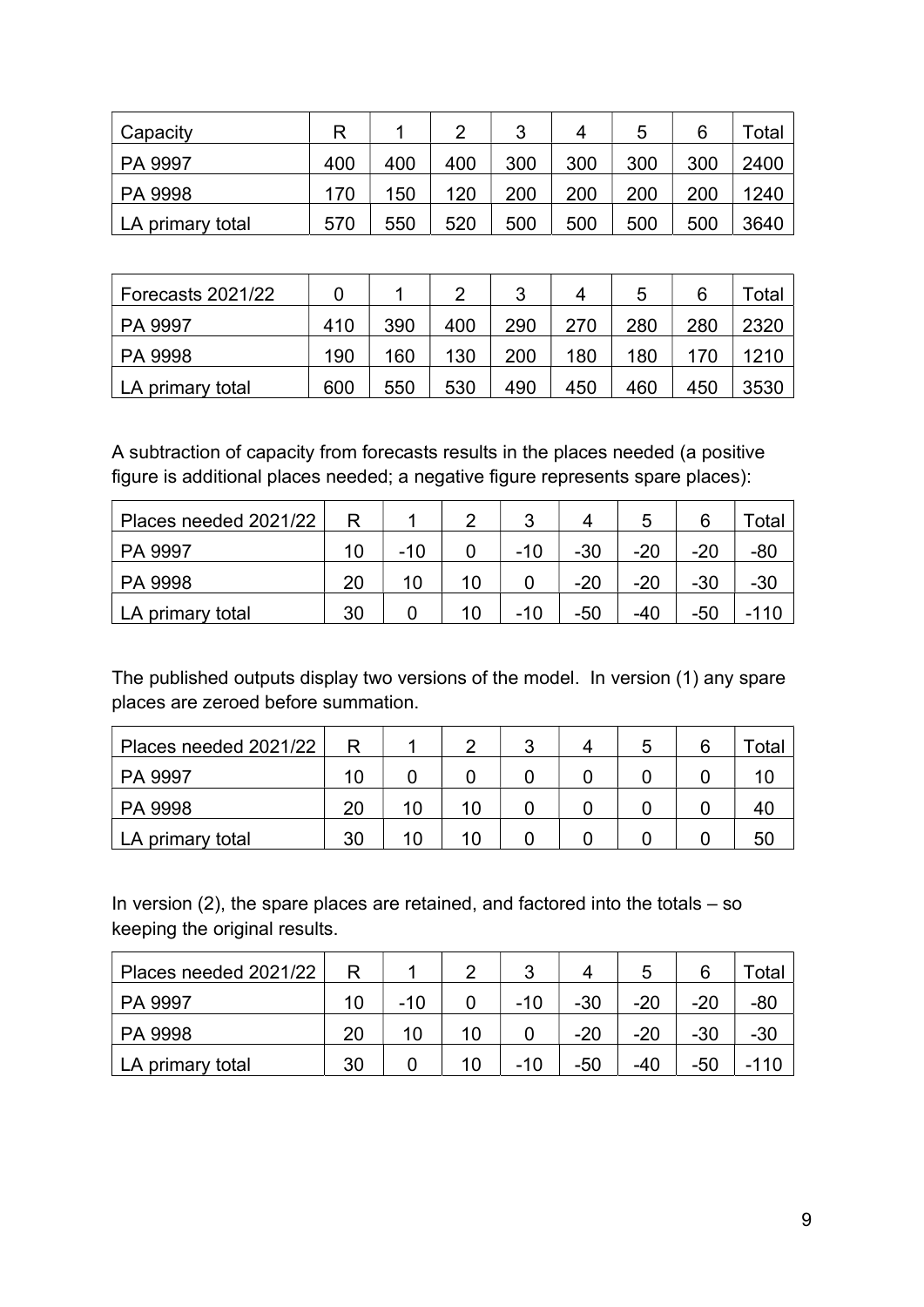# 7. Interpretation of the model outputs

# Specific limitations of the modelling

Users of these outputs should note the following specific limitations:

- 1. Using NOR as a proxy for capacity in sixth form year groups can understate capacity in the sixth form, which then pushes more capacity onto Y7-Y11, which in turn can lead to understating of need in those NCYGs.
- 2. Many local authorities model their future demand based on the Published Admission Numbers (PANs) for the school. Where the overall school capacity differs from the sum of the NCYG capacities, this will result in a different imputed NCYG capacity to PAN, and consequently different views on the level of available capacity.
- 3. Forecast pupil number data goes to 2025/26 for primary and 2027/28 for secondary. Currently, most secondary forecasts continue to increase into the future. Planned capacity data is generally reported more strongly in the immediate future, since we only include places for which there are firm plans, with no data collected beyond 3 years out. The places needed will therefore naturally grow with time (or equivalently, the level of spare places will reduce).
- 4. The data provide a snapshot in time at 1 May 2021 local authorities will be approving new projects to add more places during the year, and reviewing their forecasts in response to new population data.

## Using the model estimates

Users of these outputs should be mindful that these are estimates. Local practice will differ from the constraints set in the model. It is common for local authorities to reasonably and successfully allocate school places outside the PA where the travel distances remain acceptable, or, particularly in rural areas, for schools to operate with mixed year group teaching. Version (1) of the model suggests that on aggregate, at May 2021, around ,17,000 primary places and 22,000 secondary places were still needed in England for September 2021 ('additional\_need\_only' column in the underlying data). As well as offers in a different PA or in a mixed year group, there will be places in newly created accommodation added after 1 May 2021 to address this need. The estimated places needed figures in the published underlying data should be taken as indicative of the relative future place needs faced by local authorities.

Version (1) of the model, showing places needed only and setting aside pockets of spare capacity, is the principal model. This acknowledges that pressure in one part of a local authority (or NCYG) cannot necessarily be offset by spare places in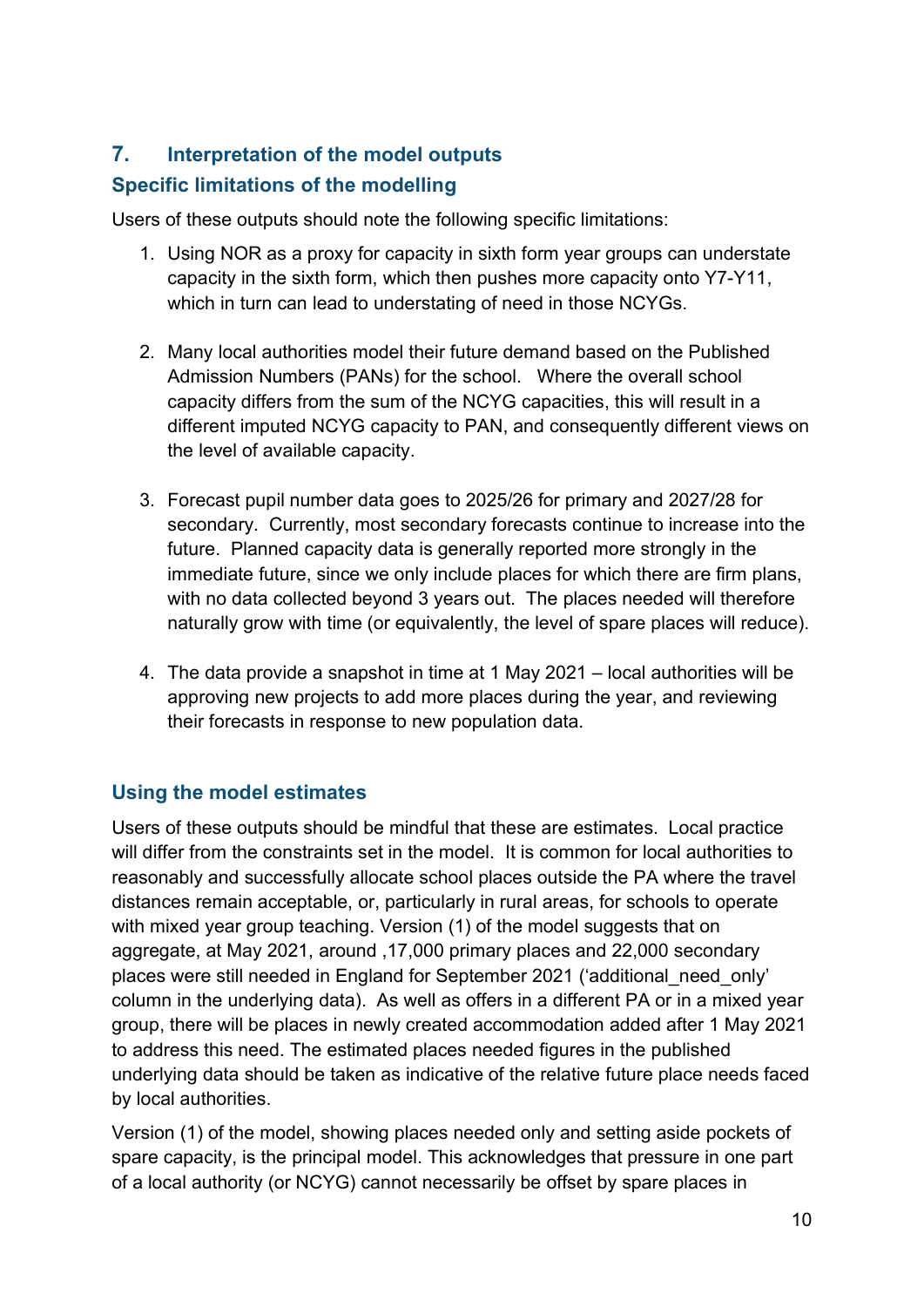another area (or NCYG). This was the presumption behind the introduction of PAs, replacing the use of larger district areas that were masking local pockets of demand. However, it is useful to know the extent of any spare capacity in neighbouring PAs (or NCYGs) when making an overall assessment of the places required in an area – hence the inclusion of version (2).

Version (2) of the model ('additional need minus spare places' in the underlying data), showing the level of spare capacity as well as places needed, has most validity at PA level where the supply of places is matched to the appropriate local demand. Aggregating across PAs to LA level can give the impression of significant levels of spare places. Whilst in some LAs the prospect of dispersal of pupils across PAs is reasonable, in others it would be unlikely. Aggregation to LA level is included to demonstrate the overall position at that geography and to guide the reader through the table, rather than being an expected approach to place planning.